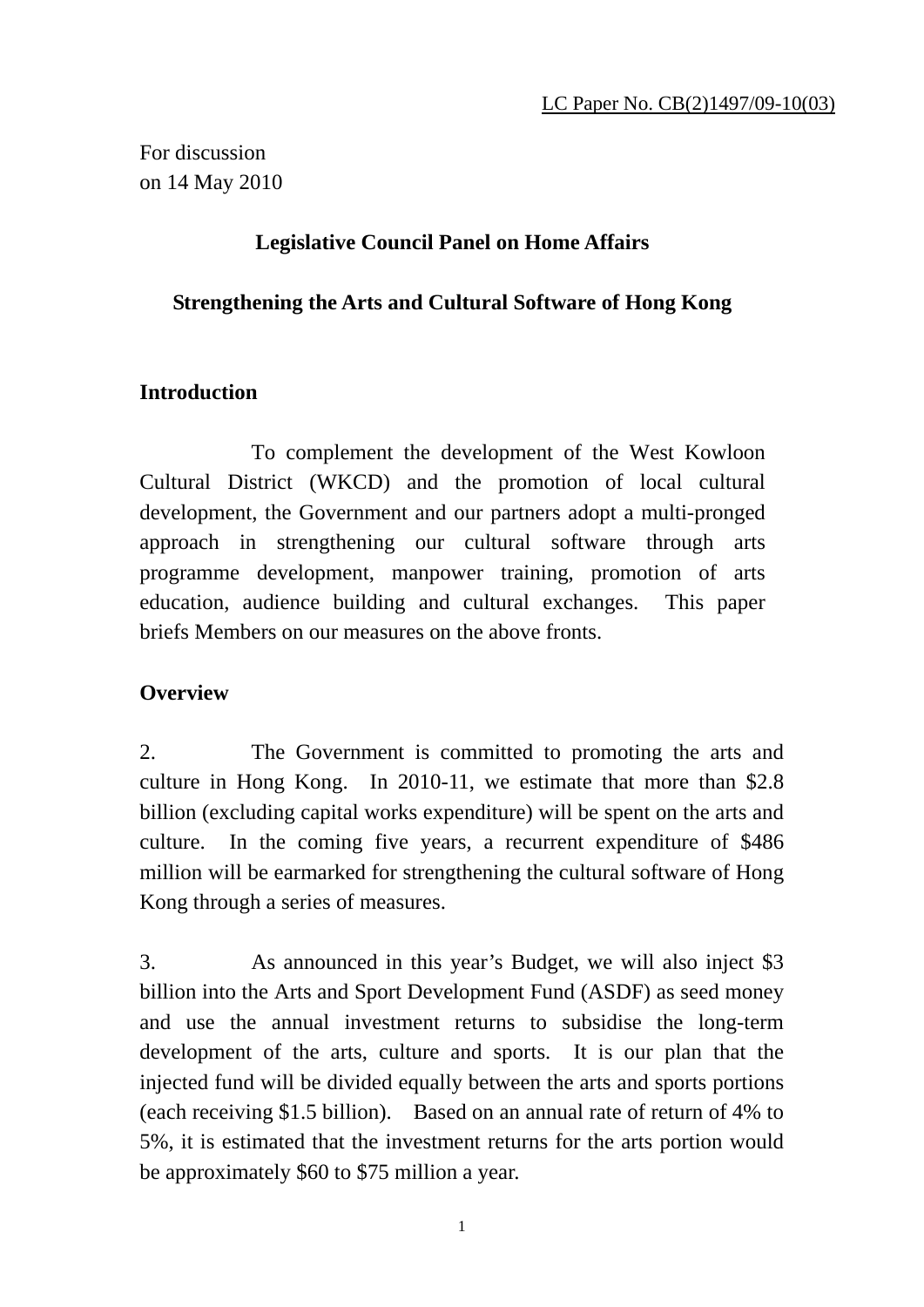4. The above funding support will result in additional provision of around \$800 million (excluding capital works expenditure) for the promotion of the arts and culture in the coming five years.

# **Arts Programme Development**

5. For the next five years, we will earmark \$202 million to sustain the provision of additional resources to nine major performing arts groups1, and support small and medium-sized arts groups and individual artists through the ASDF (arts portion) and other schemes in developing quality programmes, promoting outreach activities, and advancing cultural exchanges.

6. As reported to this Panel previously, we will conduct a consultancy study on funding for the performing arts. A consultant has been appointed to carry out the study. We will, in consultation with the Funding Committee for the Performing Arts<sup>2</sup>, monitor the details and progress of the study which is scheduled for completion in 2011. The study aims to review the objectives of public funding for the performing arts in Hong Kong and draw up a comprehensive proposal on a sustainable funding mechanism for performing arts groups to facilitate the flexible development of the sector. The consultant will seek views from arts groups and other stakeholders during the process through focused group discussions or other means.

7. In addition, we will reserve a sum of \$80 million to provide additional resources to the Hong Kong Arts Festival for programme enrichment, supporting the production by local arts groups and artists as

<sup>-</sup><sup>1</sup> The major performing arts groups are namely Hong Kong Philharmonic Orchestra, Hong Kong Chinese Orchestra, Hong Kong Sinfonietta, Hong Kong Dance Company, Hong Kong Ballet, City Contemporary Dance Company, Hong Kong Repertory Theatre, Chung Ying Theatre and Zuni Icosahedron.

<sup>&</sup>lt;sup>2</sup> The Funding Committee for the Performing Arts advises the Secretary for Home Affairs on funding for performing arts services.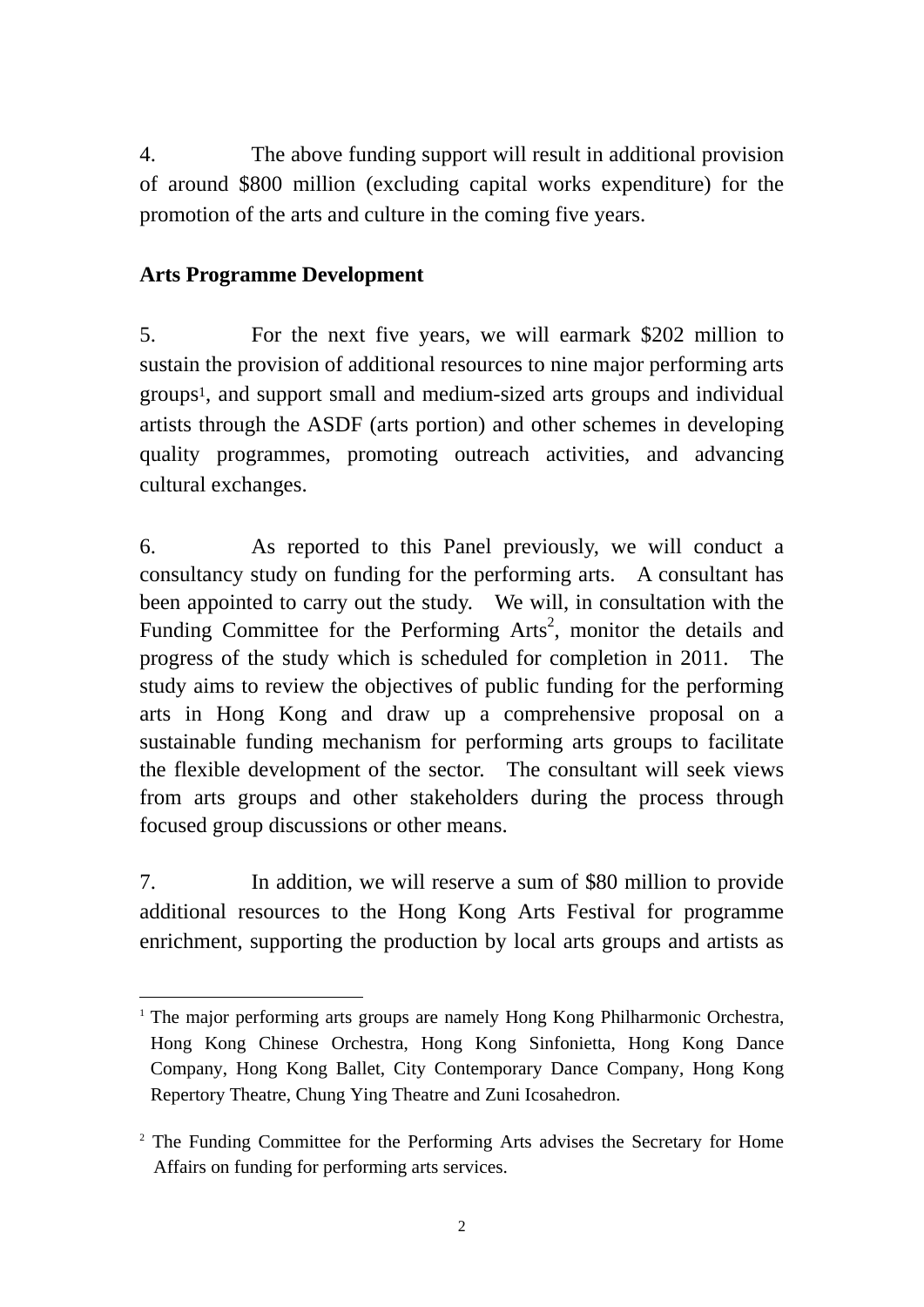well as their exchanges with world-renowned performers. Following the official inscription of Cantonese opera onto the United Nations Educational, Scientific and Cultural Organisation's Representative List of the Intangible Cultural Heritage of Humanity on 30 September last year, making it the first item of world intangible cultural heritage in Hong Kong, we plan to inject \$69 million into the Cantonese Opera Development Fund to further support various Cantonese opera preservation, promotion and development projects.

8. LCSD will continue to provide support and performance opportunities for small and medium-sized performing arts groups through various channels, including year-round cultural presentations, the Venue Partnership Scheme, free entertainment programmes, audience building schemes at schools and the community, as well as marketing activities at performance venues and district cultural activities. In 2010-11, it is estimated that the support on this front will amount to over \$90 million for more than 3 700 performances and activities. We will also actively explore the use of historic buildings, cultural heritage sites and non-LCSD venues, such as Dr Sun Yat-sen Museum, Museum of Tea Ware, HKICC Lee Shau Kee School of Creativity and Jockey Club Creative Arts Centre at Shek Kip Mei, Wanchai Youth Square, etc. for performances by small and medium-sized arts groups.

# **Manpower Training**

9. We attach great importance to nurturing artistic talents for a vibrant arts scene in Hong Kong. We will allocate additional funding of \$32 million in the next five years to launch training programmes for arts administrators. Organised by LCSD and by the partners of its performance venues, this programme will provide training and internship opportunities for people who aspire to a career in the arts and culture.

10. LCSD will provide internship opportunities to those who are interested in performing arts administration on venue operation, facilities maintenance, planning of arts festivals and cultural programmes, publicity and promotion, as well as audience building. The 20 venue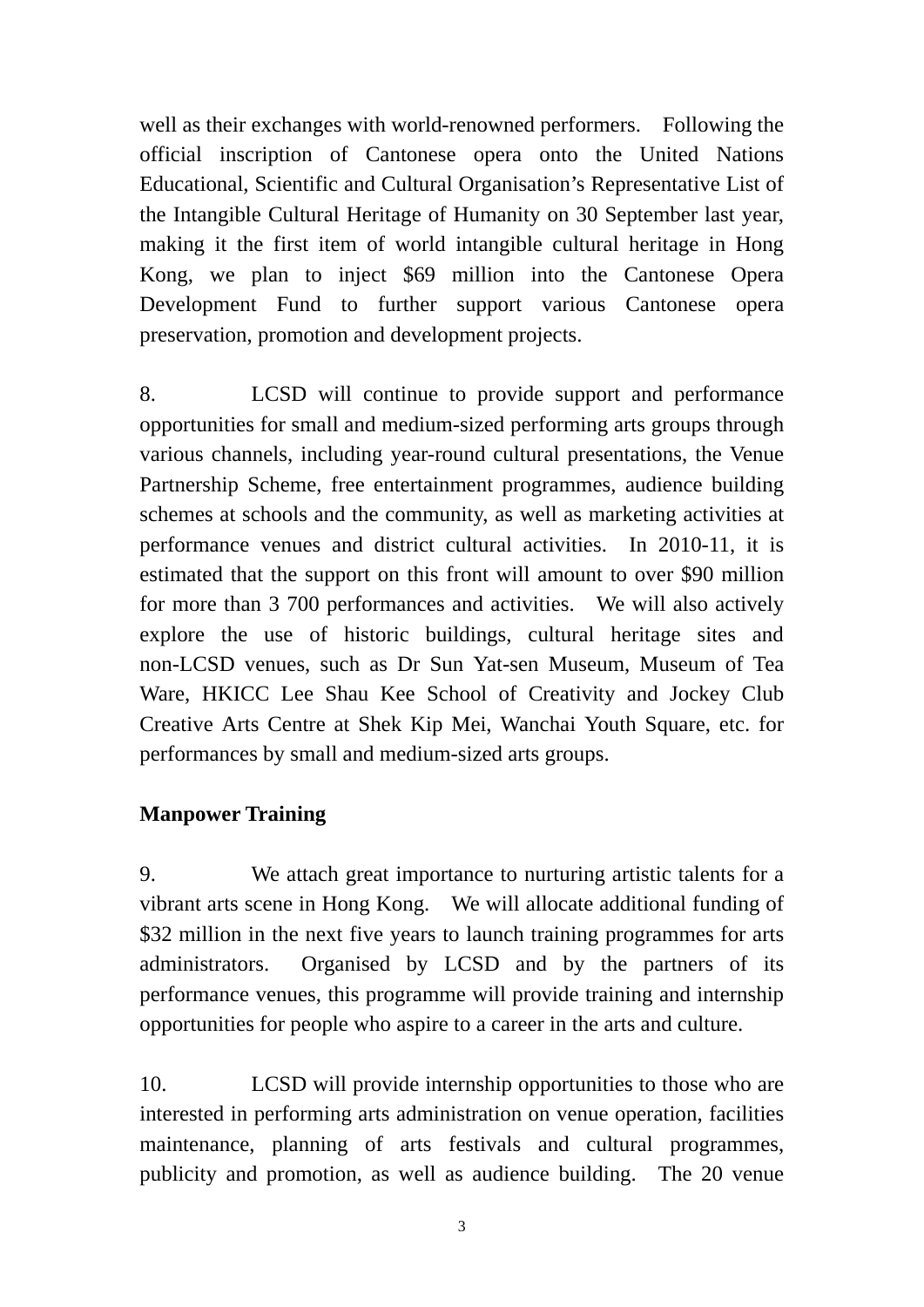partners of the Department will also provide training on management of arts groups and organisation of cultural presentations. On museums, LCSD will offer internship opportunities on artworks acquisition, research and conservation, exhibition planning, venue management, education and community promotion work, etc.

11. In addition, the Hong Kong Academy for Performing Arts has been training professionals in the field of music, dance, drama, theatrical production, film and television and Cantonese opera, producing over 300 full-time equivalent graduates every year. The University Grants Committee-funded institutions and the Vocational Training Council also offer other relevant educational or vocational training programmes.

12. We will continue to strengthen the support for budding artists and small and medium-sized arts groups of different nature and development stages and cater to their needs through different schemes/ funds :

- (a) Support small and medium-sized arts groups, budding groups and artists: a total of \$183 million was granted through various schemes under the Hong Kong Arts Development Council  $(HKADC)^3$  and the ASDF (arts portion) over the past three years;
- (b) Support outbound cultural exchanges: the grants from the Arts Development Fund over the past three years amounted to \$11.05 million; and
- (c) Support study, training activities and promotion of specific art forms: the grants from the Cantonese Opera Development Fund and the Hong Kong Jockey Club Music and Dance Fund over the past three years amounted to

<sup>-</sup>3 Such schemes include Two-year Grant Scheme, One-year Grant Scheme, Project Grant Scheme, Multi-project Grant Scheme, Devolved Grant Scheme and Emerging Artist Grant.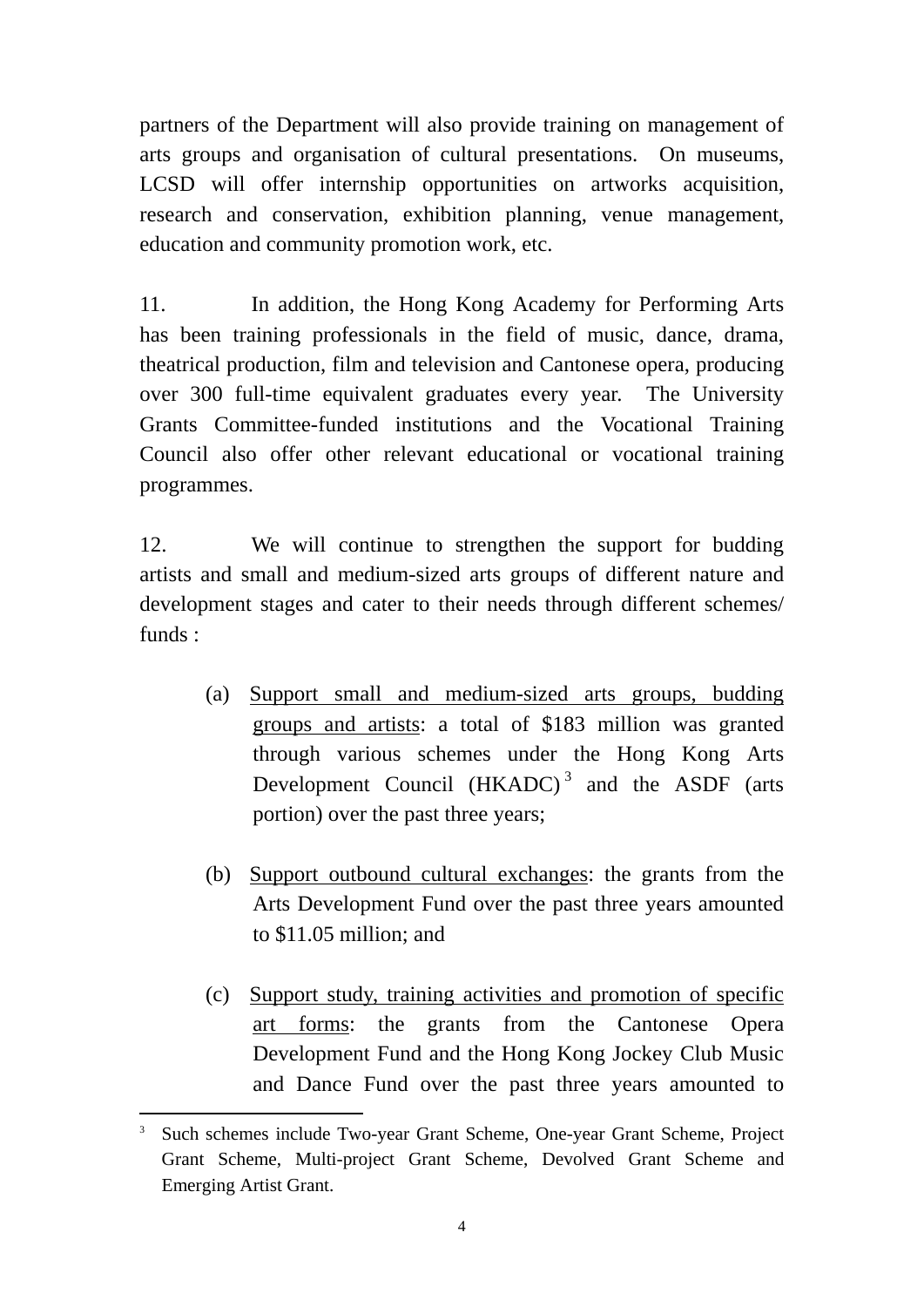## \$29.37 million.

13. The HKADC runs a Local Internships Programme to sponsor participants to take up work attachments at local arts groups. We have also commissioned the HKADC to run the new pilot Cultural Internship Scheme from 2009-10 to 2012-13 to sponsor local art practitioners to undertake short-term internship and training programmes in arts administration in the Mainland or overseas. The UK Clore Leadership Programme and the Sage Gateshead Internships Programme are among those identified for the Scheme.

## **Promotion of Arts Education**

14. Starting from 2002, about 8% to 15% of learning time in the school curriculum is recommended for arts education. The new senior secondary school curriculum starting from the 2009/10 school year also provides students with more opportunities as set out below to pursue arts education :

- (a) "Aesthetic Development" will be stressed as learning experience for all students throughout their three years' of senior secondary schooling;
- (b) Music and Visual Arts will become "elective subjects" in the curriculum;
- (c) Arts-related applied learning courses in the areas of Creative Studies, Mass Media and Communication; and
- (d) "Arts" will be added as one of the "independent enquiry study in Liberal Studies".

15. In the next five years, we will allocate additional resources of \$21 million to enhance the promotion of the arts in schools so as to develop young people's interest in the arts and culture and their appreciation abilities in these areas. To tie in with the new senior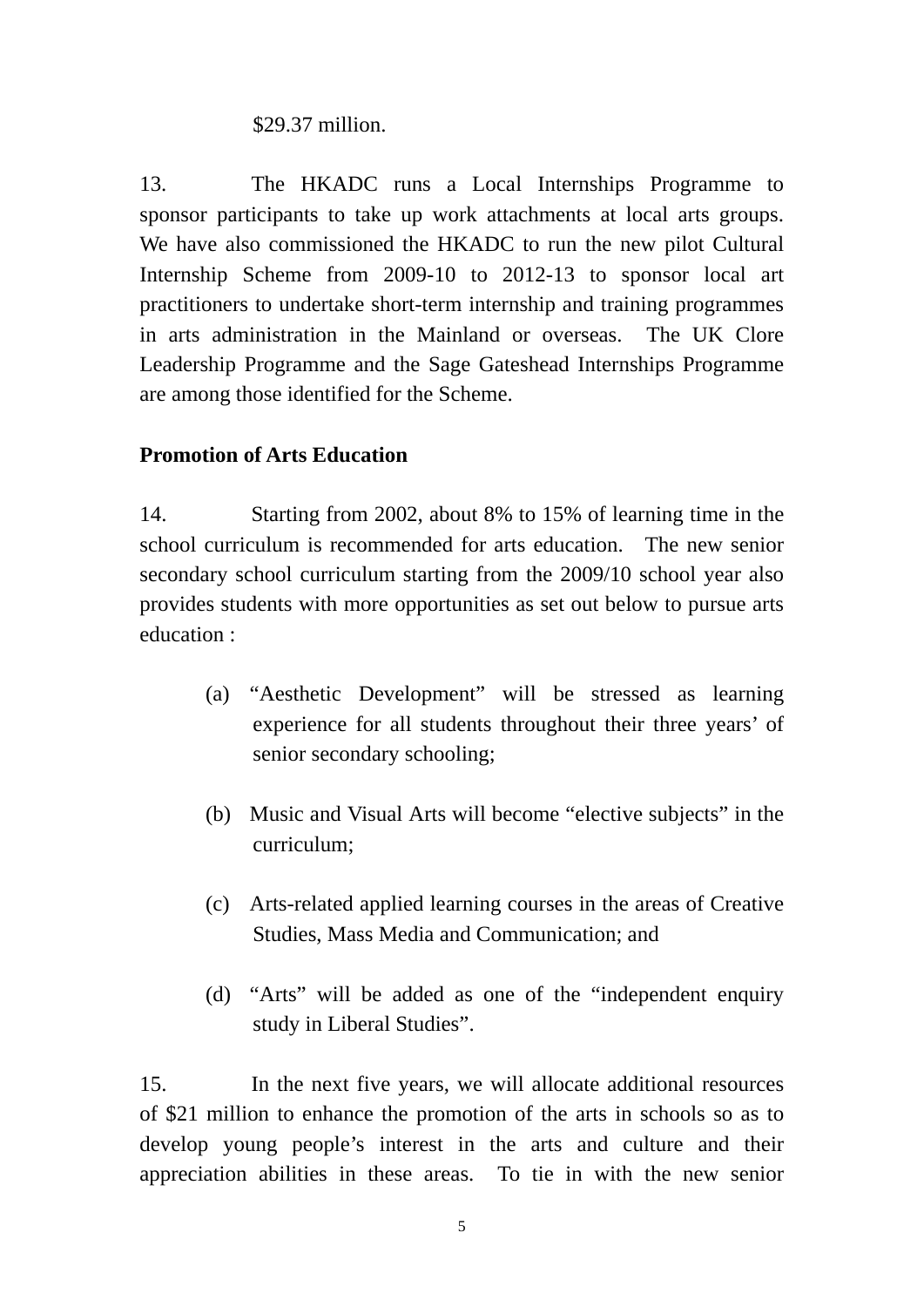secondary curriculum, we also take forward various projects as follows :

| Project                          | <b>Details</b>                               |
|----------------------------------|----------------------------------------------|
| A Journey on Learning the        | Education Bureau, LCSD and various arts      |
| <b>Arts for Senior Secondary</b> | groups join hands to support students'       |
| <b>Students Scheme</b>           | participation in arts activities and         |
|                                  | performances for free outside the            |
|                                  | classroom setting. Genres covered            |
|                                  | include Chinese and Western music,           |
|                                  | Chinese opera, drama, dance, movie           |
|                                  | sharing sessions and exhibitions, etc.       |
|                                  | Docent service or seminars will be           |
|                                  | arranged in some programmes.                 |
|                                  |                                              |
| Arts Experience Scheme           | LCSD offers a series of tailor-made          |
| for Senior Secondary             | performing arts programmes for senior        |
| <b>Students</b>                  | secondary students, supplemented by          |
|                                  | extension activities with interactive and    |
|                                  | educational elements (e.g.                   |
|                                  | pre-performance talks and                    |
|                                  | post-performance seminars and                |
|                                  | workshops).                                  |
|                                  |                                              |
| Enhancement of                   | LCSD will produce teaching kits and          |
| educational programmes           | worksheets<br>for<br>special<br>exhibitions, |
|                                  | enhance the programmes in museums and        |
|                                  | film archive to include learning sessions    |
|                                  | and workshops and the training of docents    |
|                                  | to engage students in the appreciation and   |
|                                  | critique of artworks. Artists will also be   |
|                                  | lined up to share their creative experience  |
|                                  | with students.                               |
|                                  |                                              |

16. The Government also promotes various arts education activities outside the formal curriculum, including :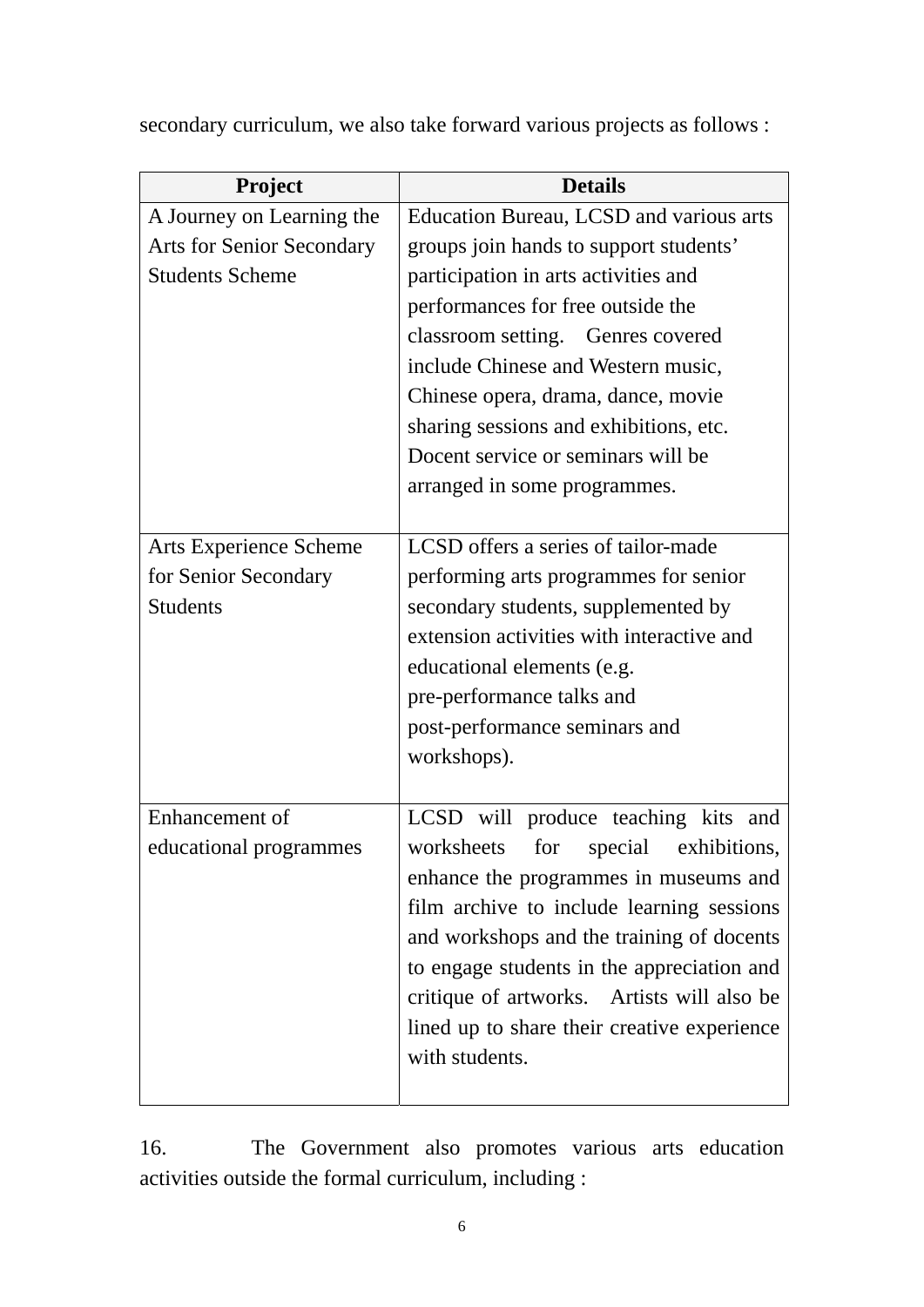| <b>Activity</b>              | <b>Details</b>                                 |
|------------------------------|------------------------------------------------|
| <b>School Culture Day</b>    | LCSD arranges student visits to its            |
| Scheme                       | performing arts venues, museums and public     |
|                              | libraries during school days with tailor-made  |
|                              | programmes.                                    |
|                              |                                                |
| <b>School Arts Animateur</b> | LCSD joins hands with local professional       |
| Scheme                       | arts groups to implement various activities at |
|                              | schools including introductory performances,   |
|                              | workshop series and student finale             |
|                              | performances/exhibitions.                      |
|                              |                                                |
| Let's Enjoy Cantonese        | LCSD and district groups co-organise free      |
| Opera in Bamboo              | Cantonese opera presentations specially        |
| Theatre                      | composed for students at bamboo theatres at    |
|                              | various districts and interactive educational  |
|                              | activities                                     |
|                              |                                                |
| <b>Music Office</b>          | The Office runs an instrumental music          |
|                              | training scheme for some 5 000 youngsters      |
|                              | every year.                                    |
|                              |                                                |

## **Audience Building**

17. We have been actively bringing the arts and culture to the people. In the next five years, more than \$80 million additional resources will be allocated to step up the promotion of public art and organise more popular arts and cultural activities. We are working on a pilot scheme to display artworks in the open space of a number of selected Government joint-user buildings. Apart from giving an artistic touch to the public space, the scheme also provides more opportunities and exhibition space for local artists. To bring the arts to the public and encourage public participation in cultural activities, we will also launch a six-month trial scheme in July 2010 under which specific zones in three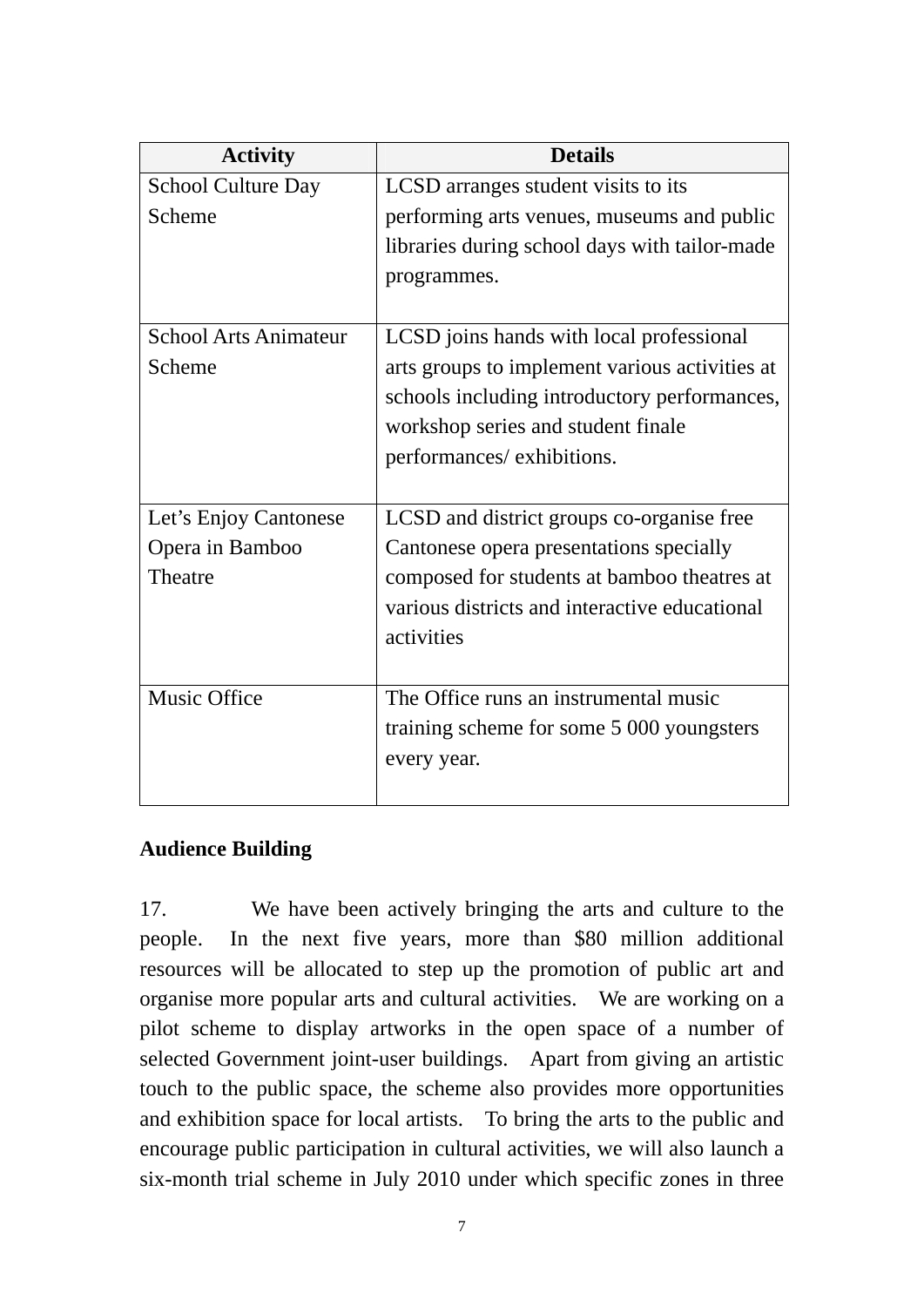locations (namely the Hong Kong Cultural Centre piazza, the Shatin Town Hall plaza and the Kwai Tsing Theatre plaza) with a relatively high pedestrian flow and an enabling setting will be designated as places for public performances by individuals or organisations.

18. LCSD will strengthen co-operation with different organisations to continue organising more creative public art activities, including guided tours, seminars and outdoor sculpture exhibitions, and enhance the publicity and promotion of public art (such as setting up websites and publishing guide maps to promote Hong Kong's public art).

19. To introduce the arts to the community, LCSD and other organisations have organised a series of cultural and arts events at district level :

| <b>Activity</b>               | <b>Details</b>                                 |
|-------------------------------|------------------------------------------------|
| Dance Day                     | LCSD organises Dance Day in the New            |
|                               | Territories (e.g. in Yuen Long and Tsuen       |
|                               | Wan Districts) for the participation of arts   |
|                               | groups, schools and the local communities.     |
|                               |                                                |
| <b>Community Cultural</b>     | LCSD supports local performing arts            |
| <b>Ambassador Scheme</b>      | practitioners in conducting outreach/          |
|                               | promotional arts activities and district       |
|                               | carnivals at indoor and outdoor venues for     |
|                               | the public and specific populations.           |
|                               |                                                |
| Artists in the                | LCSD collaborates with institutions like the   |
| Neighbourhood Scheme          | MTR Corporation and shopping malls to set      |
|                               | up arts exhibitions at various venues.         |
|                               |                                                |
| <b>Community Arts</b>         | The HKADC encourages the arts and              |
| <b>Activities Enhancement</b> | cultural societies throughout the territory to |
| Scheme                        | organise and promote arts activities in the    |
|                               | local community.                               |
|                               |                                                |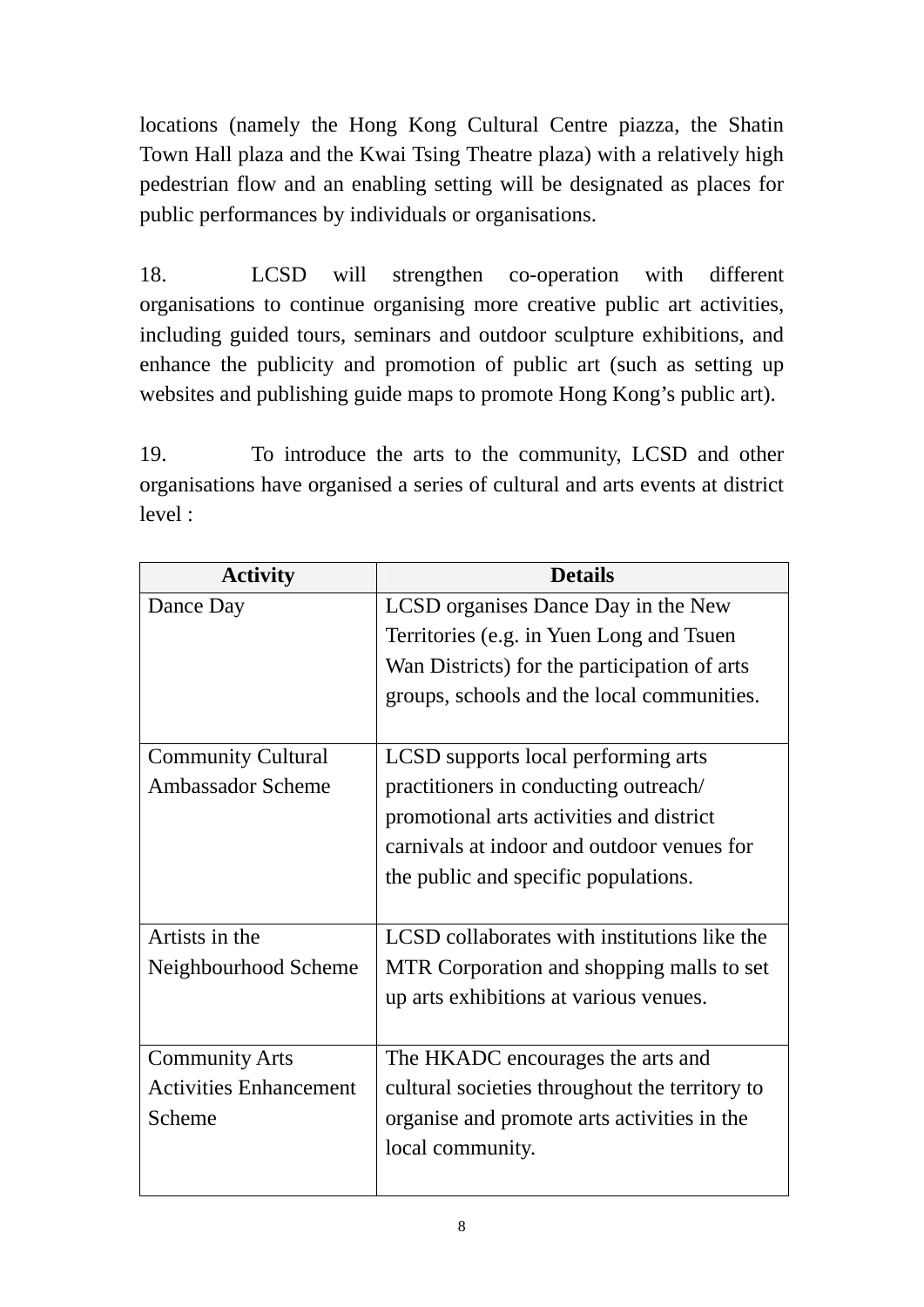20. The Steering Committee on Culture and Creativity aims to foster cooperation on the promotion of culture and creative industries amongst relevant departments. To support the development of culture and creative industries in Hong Kong, we launched the "Budding Winter" in November last year, a large-scale community arts programme lasting for two months. Through a series of activities such as "Art in the Park", music and dance performances in parks, as well as free public and school guided tours, the visual and word art installations and performances of local young artists were showcased to the general public in four local parks (Hong Kong Island, Kowloon, Sha Tin and Tuen Mun). The Commerce and Economic Development Bureau also supported the large-scale regional forum "Make a Difference (MaD)" held in January this year in Hong Kong to encourage the expression of creativity and entrepreneurship of the new generations, and heighten their interest towards culture and creativity. We will continue to promote cross-departmental efforts through various means.

## **Promoting Cultural Exchange**

21. To position Hong Kong as a regional cultural hub where the strengths of the East and the West converge, it is important to encourage and promote arts and cultural exchanges. We will continue to take proactive measures to create a conducive environment :

- (a) We have entered into an "Agreement on Closer Cultural Partnership Arrangement" with the Ministry of Culture of the Central Government and other agreements on co-operation with different provinces and cities in the Mainland.
- (b) We have entered into "Memoranda of Understandings on Cultural Cooperation" (MOU) with 11 countries<sup>3</sup>, and will

<sup>-</sup><sup>3</sup> These countries are namely Canada (1994), Italy (2002), the Philippines (2003), Egypt (2004), Singapore (2004), South Korea (2004), Croatia (2004), the Netherlands (2005), Hungary (2005), Vietnam (2006) and France (2006).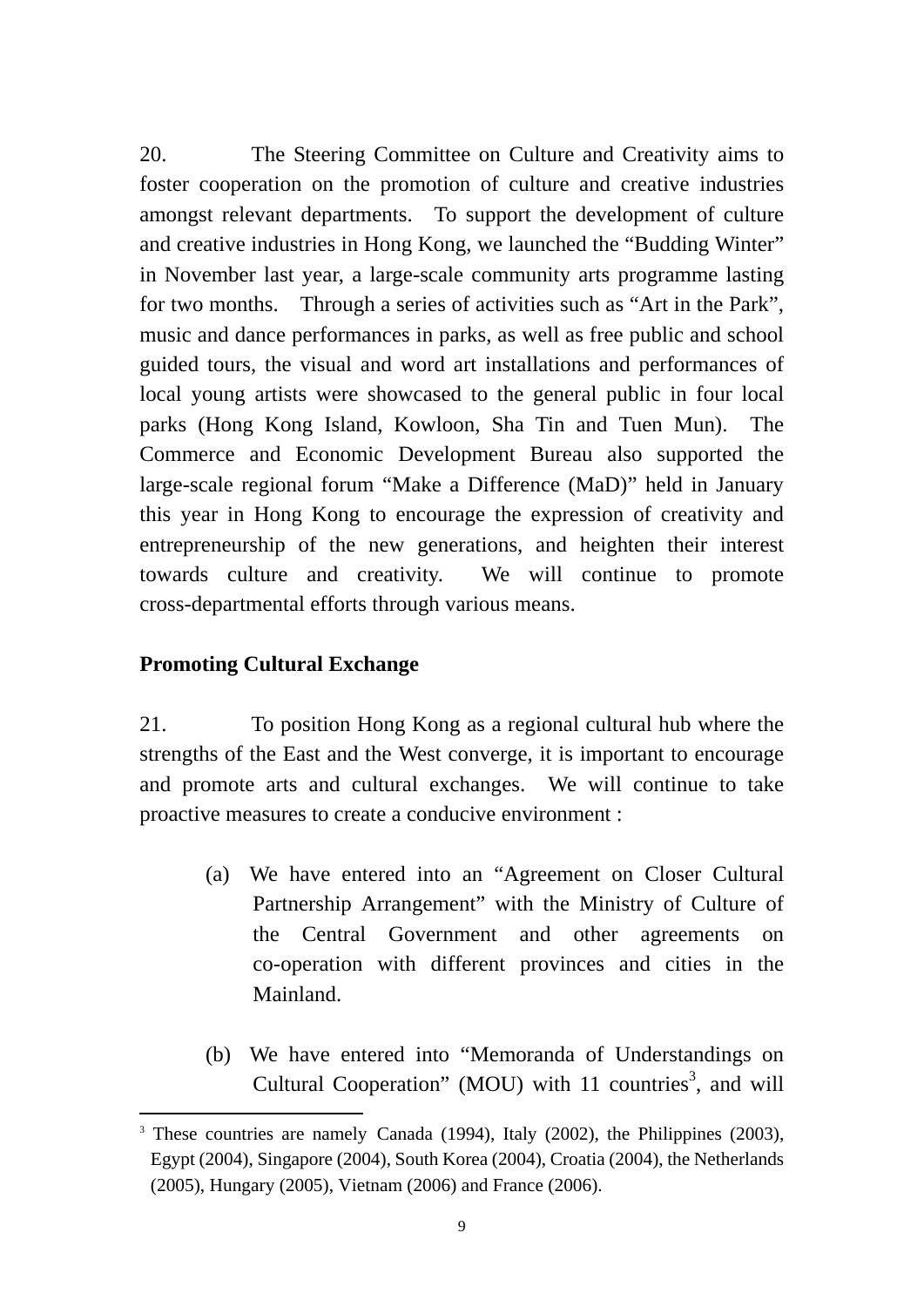sign a MOU with Israel soon.

- (c) The Greater Pearl River Delta (GPRD) Cultural Cooperation Meeting is held on a regular basis to promote the development of the arts and culture in the region and to enhance mutual understanding and cooperation. In February last year, parties to the Meeting signed the "GPRD Cultural Exchange and Cooperation Development Plan 2009-2013" to set out the roadmap for cooperation.
- (d) We hosted the 6th Asia Cultural Co-operation Forum (ACCF) in October last year for exchanges on cultural development in the region. We would consider scheduling the ACCF high-level meeting in Hong Kong again next year to tie in with the Asia Arts Festival organised by the Mainland.
- (e) Hong Kong and Guangdong signed the "Framework Agreement on Hong Kong/Guangdong Co-operation" in April this year, which covers enhancement of cultural exchange and co-operation of the two sides.
- (f) To showcase creativity of Hong Kong to the Mainland and overseas, LCSD will coordinate a variety of cultural programmes for 2010 Shanghai Expo, including 20 programmes (47 performances) and two visual art exhibitions. The cultural programmes encompass various art forms such as Cantonese opera, Chinese and western music, dance, drama, opera, musicals, multi-media performances and visual art exhibitions, and provides a valuable opportunity of exchanges for the artists in Hong Kong and the Mainland. The HKADC will also facilitate the performances by its supported arts groups in Shanghai during the Expo period.

## **Conclusion**